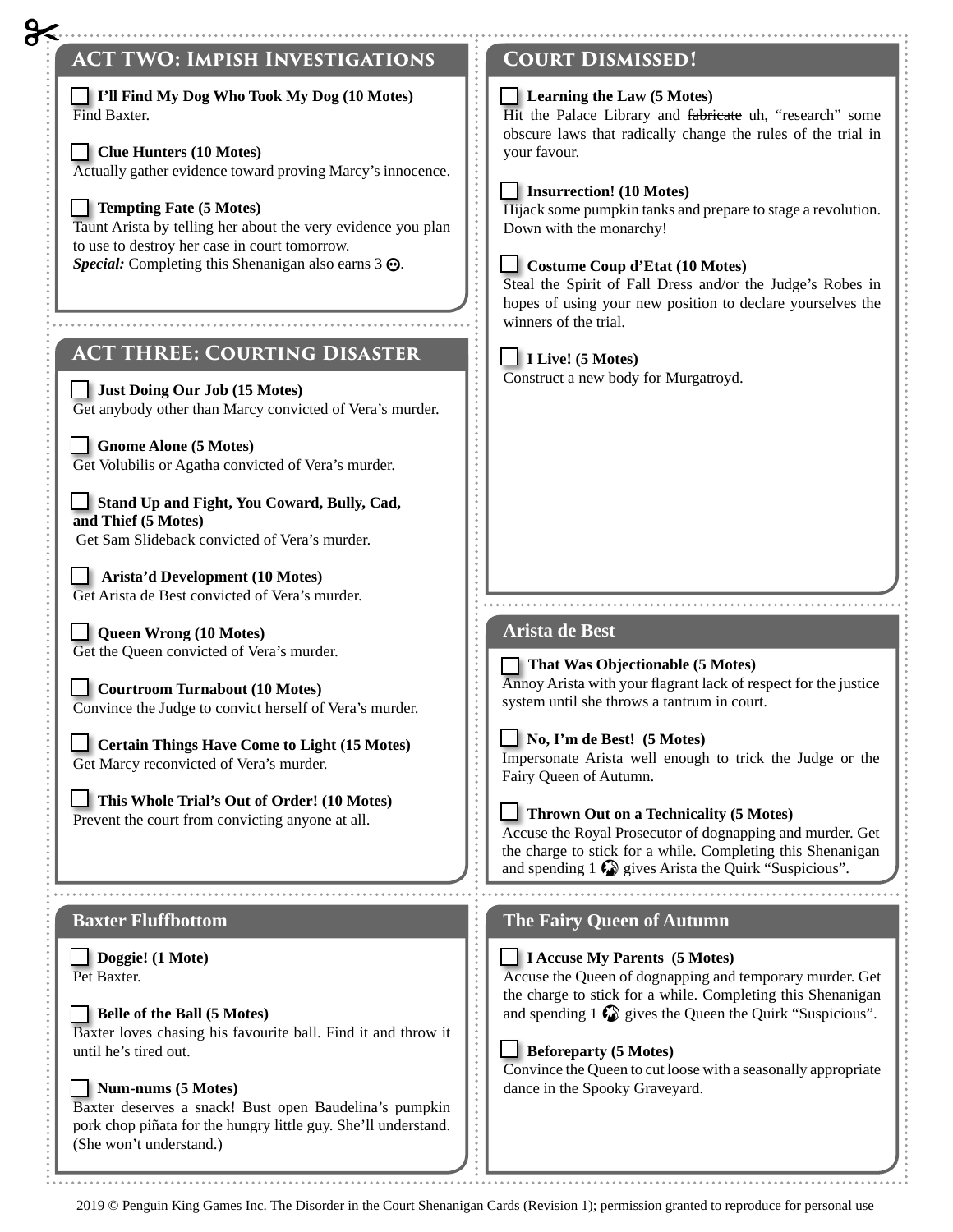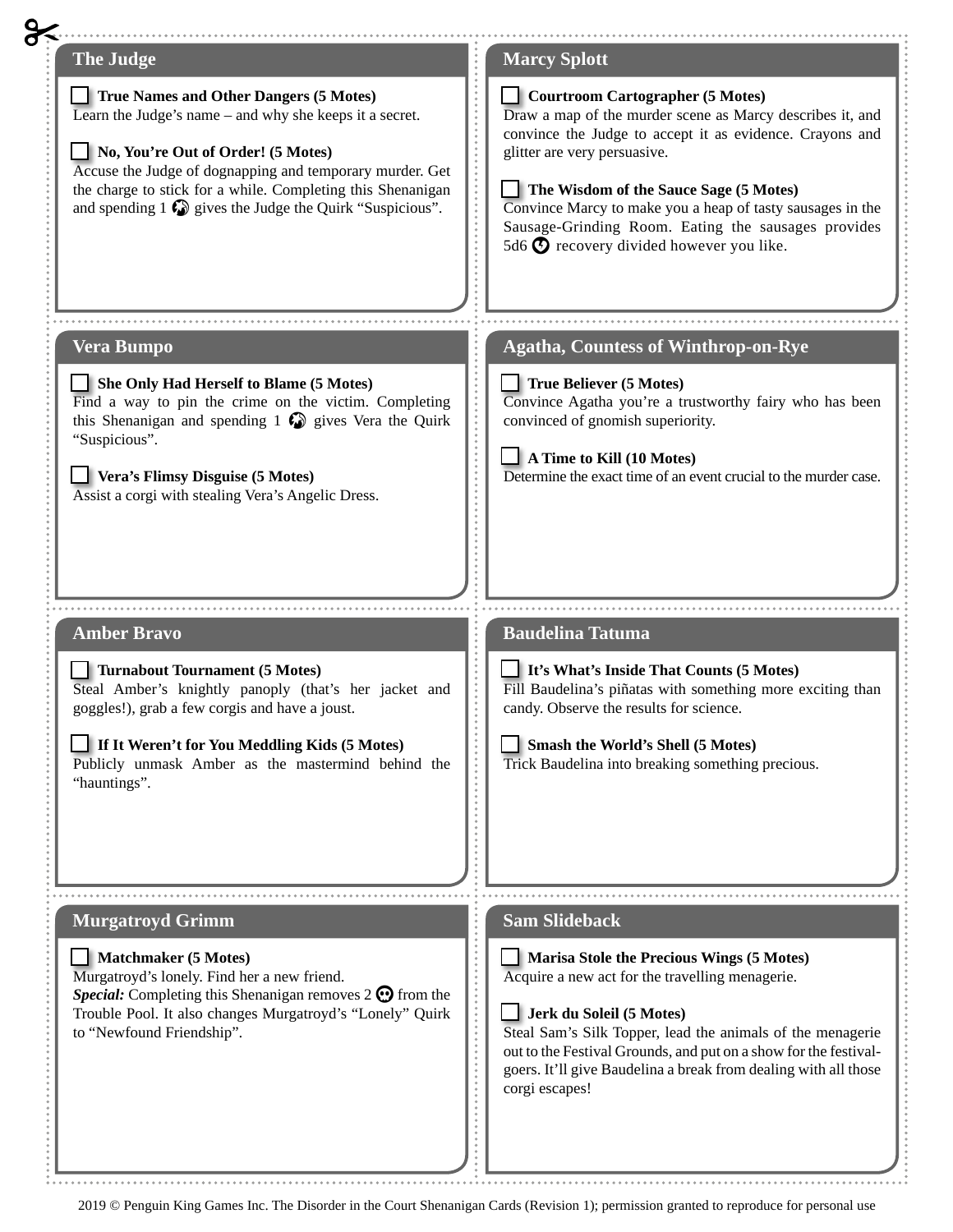| <b>Sir Volubilis Oleander</b>                                                                                                                                                                                                                                                                                                                                                                                                                                   | <b>Beatrice Baudrillard, Badger</b>                                                                                                                                                                                                                                                                                                                                                                     |
|-----------------------------------------------------------------------------------------------------------------------------------------------------------------------------------------------------------------------------------------------------------------------------------------------------------------------------------------------------------------------------------------------------------------------------------------------------------------|---------------------------------------------------------------------------------------------------------------------------------------------------------------------------------------------------------------------------------------------------------------------------------------------------------------------------------------------------------------------------------------------------------|
| But We're Not Done Having Fun Yet! (5 Motes)<br>Extend Sir Volubilis' stay in Mirabile by at least three more<br>years.<br>Shave the Gnomes! (5 Motes)<br>You know what you must do.<br>The Art of Bore (5 Motes)                                                                                                                                                                                                                                               | We Don't Need No Stinkin' Badgers (5 Motes)<br>Give Beatrice a bath. This removes her Indifferent Sphere of<br>Deterrence.                                                                                                                                                                                                                                                                              |
| Steal the military manuals Sir Volubilis is writing for the<br>fairies of Mirabile and improve them.<br><b>Goobella Mills</b>                                                                                                                                                                                                                                                                                                                                   | The Scarlet Pimpernel & Don Knotts                                                                                                                                                                                                                                                                                                                                                                      |
| Caps for Sale (1 Mote)<br>Balance all of Goobella's hats on someone else's head. This<br>Shenanigan provides $2 \bigcirc$ .                                                                                                                                                                                                                                                                                                                                     | Starstruck (5 Motes)<br>Get your picture taken with the surprise witness. What's a<br>camera? Is it good to eat?                                                                                                                                                                                                                                                                                        |
|                                                                                                                                                                                                                                                                                                                                                                                                                                                                 |                                                                                                                                                                                                                                                                                                                                                                                                         |
|                                                                                                                                                                                                                                                                                                                                                                                                                                                                 |                                                                                                                                                                                                                                                                                                                                                                                                         |
| <b>Fairy Court, in the Sky Forest of Mirabile</b><br>Order in the Court! (5 Motes)<br>Introduce the animals in Sam Slideback's menagerie to the<br>court and turn it into a literal three-ring circus.<br>Sedition! (5 Motes)<br>Force a ruling by surrounding the court with pumpkin tanks.<br>It Worked in Phoenix, Right? (10 Motes)<br>Cross-examine a corgi, and get some useful evidence out of<br>the exercise (or at least convince the court you did). | <b>The Corgi Cavalry Kennels</b><br>Who Deserves a Snack? Is It You? (5 Motes)<br>Those sure are some hardworking puppers! Bring them a<br>feast consisting of foodstuffs that were meant for the festival<br>Get a Clue (10 Motes)<br>Dig up something that can be used as a clue in the Bumpo<br>case. If the clue implicates a specific individual, impose the<br>"Suspicious" Quirk on that person. |
|                                                                                                                                                                                                                                                                                                                                                                                                                                                                 |                                                                                                                                                                                                                                                                                                                                                                                                         |
| <b>The Cuckoo Clock House</b>                                                                                                                                                                                                                                                                                                                                                                                                                                   | <b>The Dungeons</b>                                                                                                                                                                                                                                                                                                                                                                                     |
| Like Clockwork (5 Motes)<br>Trick someone into getting hit at least three times by the<br>mechanical rooster.                                                                                                                                                                                                                                                                                                                                                   | Not That Kind of Dungeon (5 Motes)<br>Where are all the mobs and loot? Install some monsters and<br>traps to turn this into a place worthy of a proper dungeon<br>crawl.                                                                                                                                                                                                                                |
| They're Taking the Habits to Isambard! (5 Motes)<br>Destroy Agatha's home and turn it into the Clockwork<br>Couture Costume.                                                                                                                                                                                                                                                                                                                                    | <b>Iron Maiden? Excellent! (5 Motes)</b><br>Capture someone hostile using the "Dramatic Ironing" Power.                                                                                                                                                                                                                                                                                                 |

<sup>2019 ©</sup> Penguin King Games Inc. The Disorder in the Court Shenanigan Cards (Revision 1); permission granted to reproduce for personal use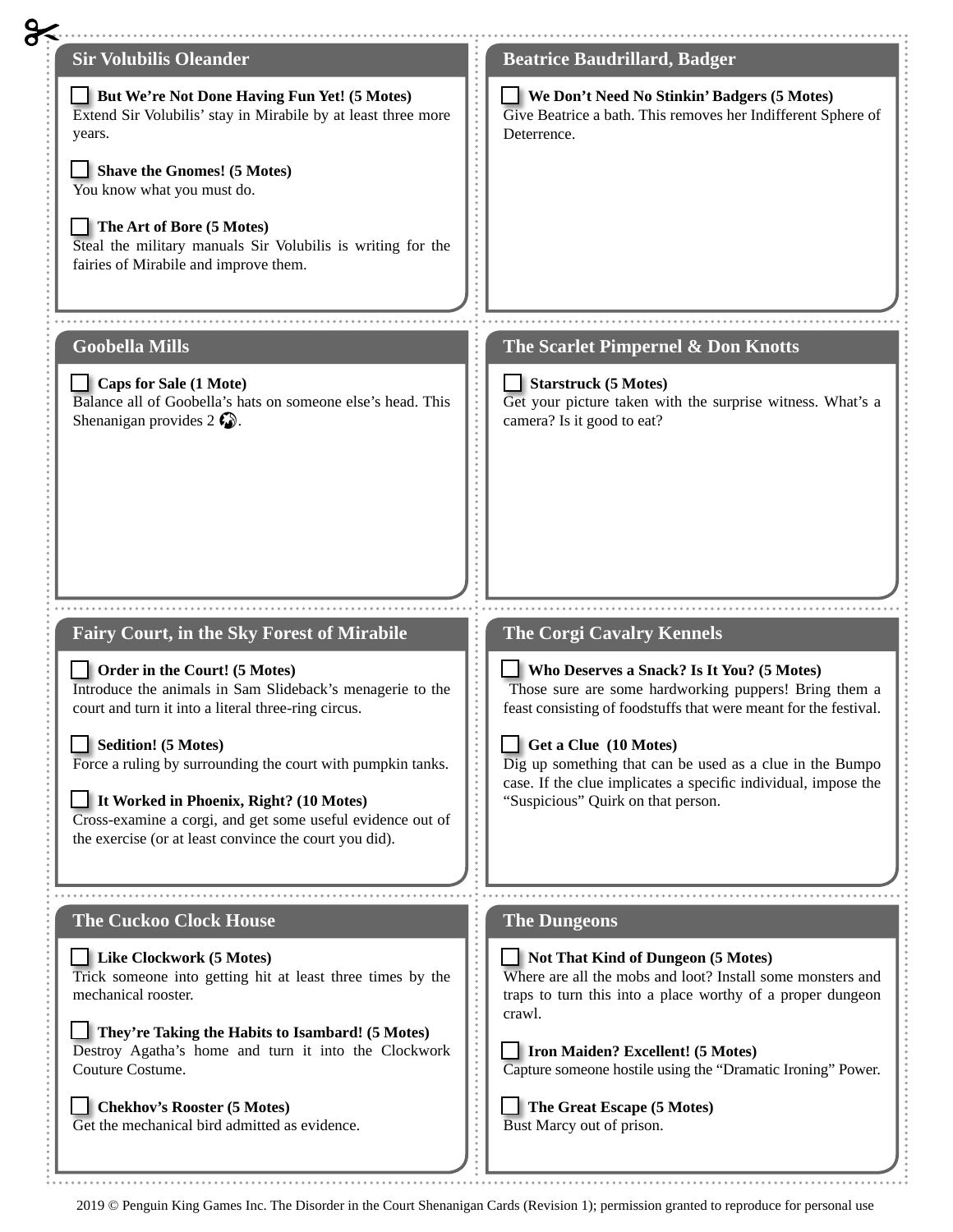

2019 © Penguin King Games Inc. The Disorder in the Court Shenanigan Cards (Revision 1); permission granted to reproduce for personal use